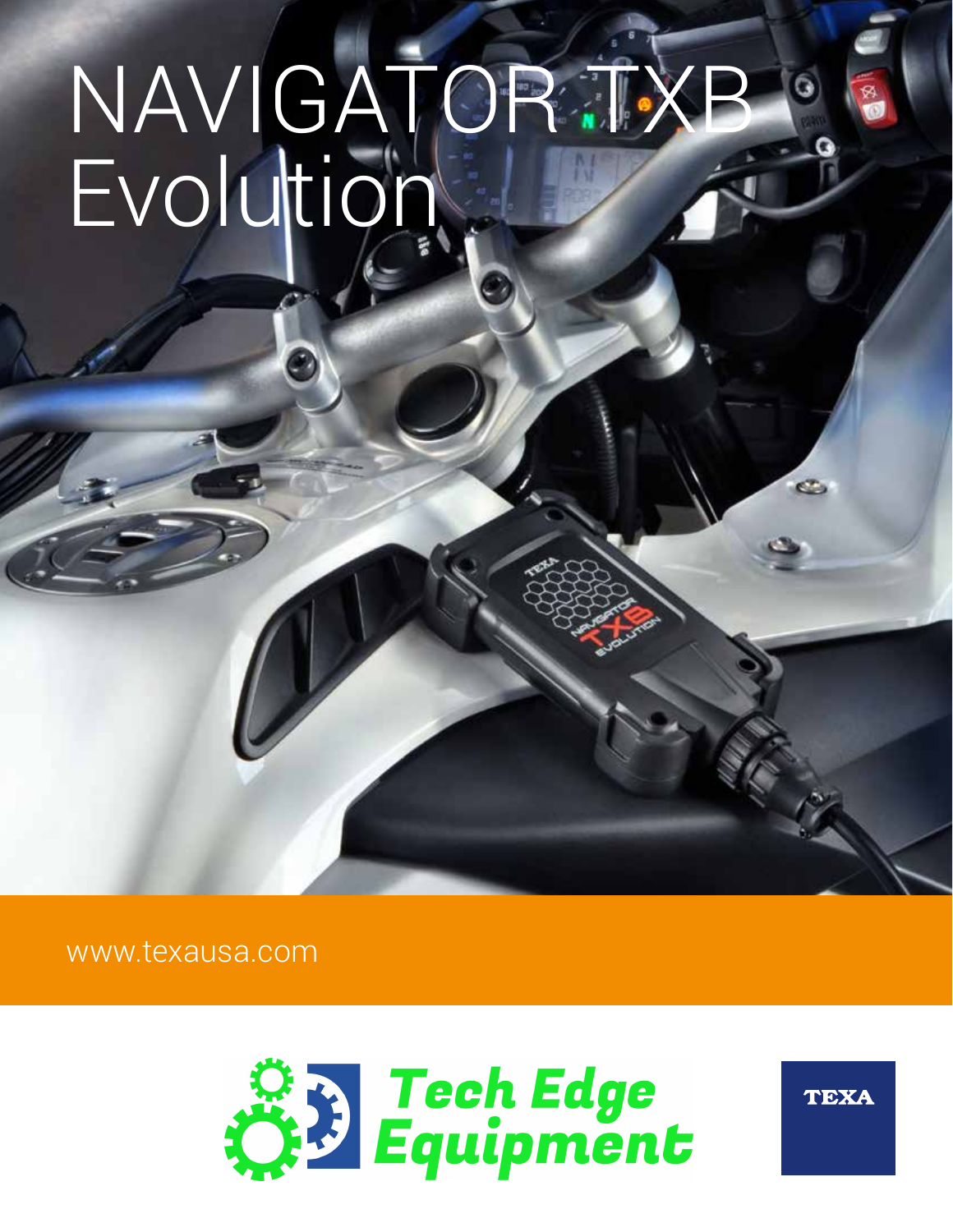## THERE WAS NOT MUCH TO IMPROVE. WE DID.

NAVIGATOR TXB Evolution represents the most recent development of TEXA's technology for the BIKE and MARINE environments. Compared to its famous predecessor TXBs, chosen by important motorcycle brands as their official diagnostic tool, the SRAM has been doubled in order to manage the map files even better, whereas the storage memory has been quadruplicated. The supported CAN standards have been increased including the CAN single-wire management other than an additional CAN controller which allows simultaneous diagnoses on several networks and also the management of more complex protocols.

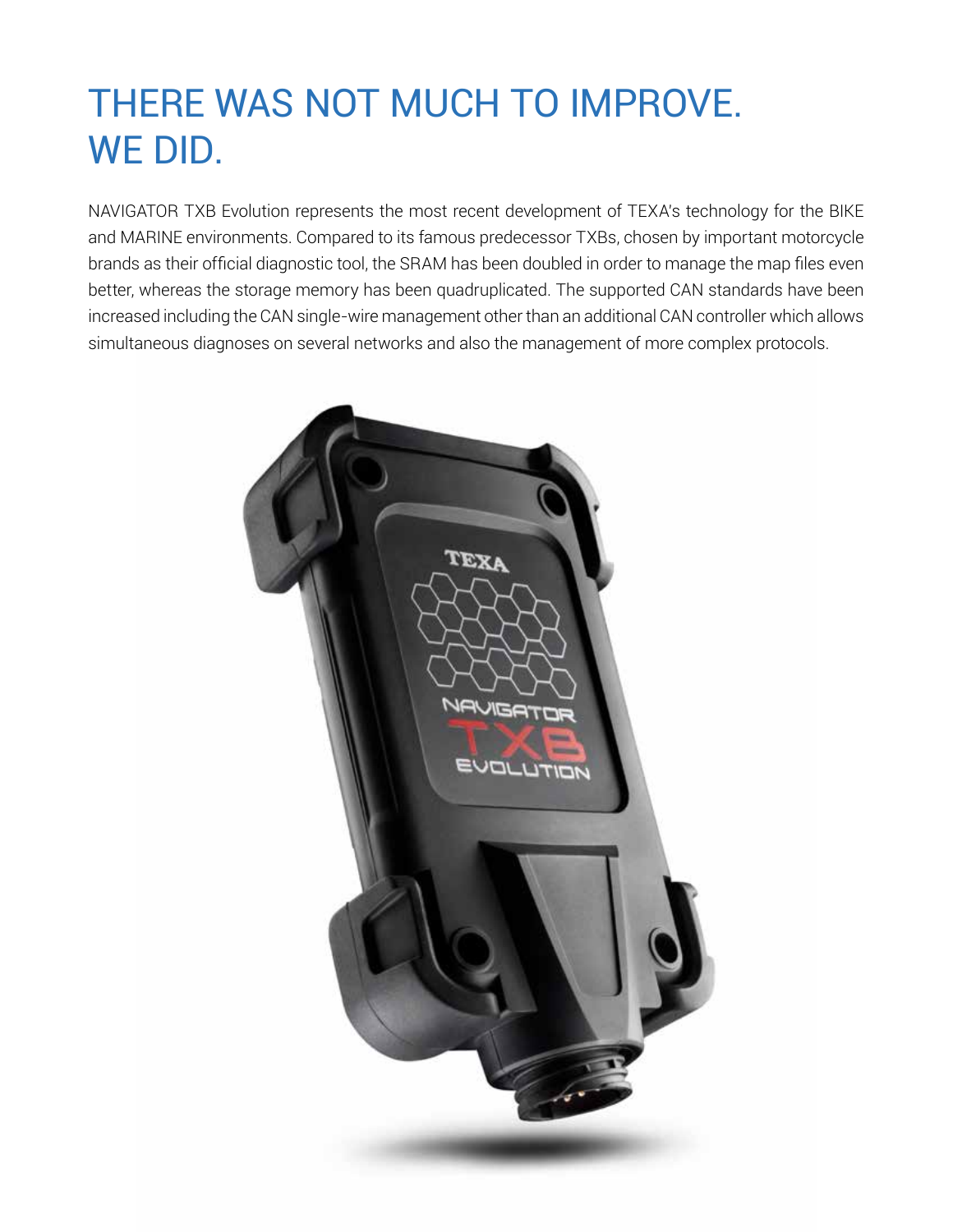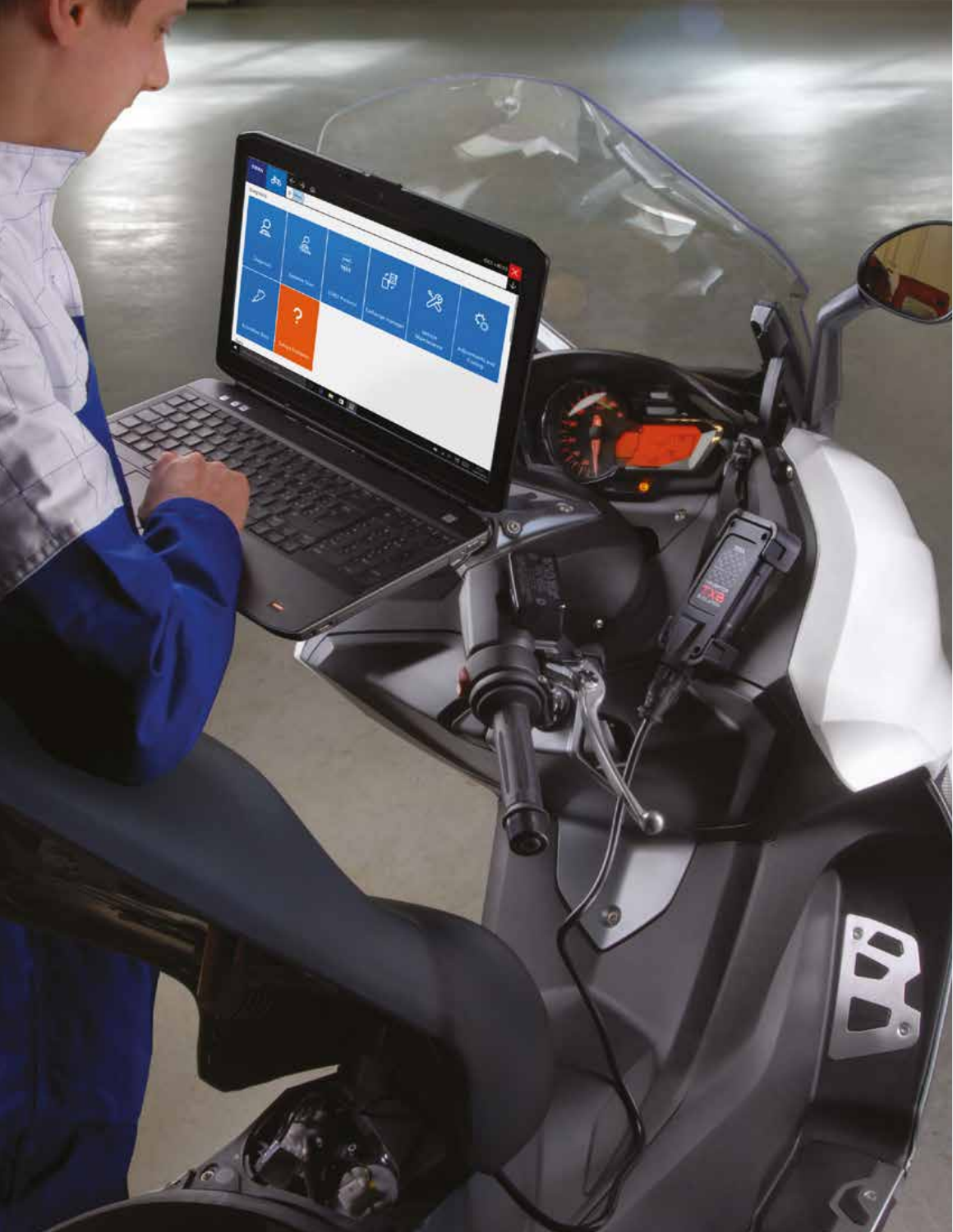### PARAMETER RECORDING WHILE MOVING\*

For the BIKE environment, NAVIGATOR TXB Evolution introduces the possibility to carry out actual diagnostic tests while moving in order to locate specific problems that would otherwise not be detected in the workshop. The interface recreates a complete overview of the situation in which the fault occurred, supplying important analysis elements in order to identify the causes of the fault and to proceed with the repairs once the vehicle returns to the workshop.

### AN INSEPARABLE PAIR

IDC5 is TEXA's extraordinary diagnostic software for managing all the operations that are normally carried out in a workshop. Designed for the BIKE and MARINE environments, in which TEXA is a leader, it allows repair technicians to carry out all the essential operations, among which the self-diagnosis for error reading and clearing, the display of the engineering parameters and of the statuses of the control unit, activations, adjustments and configurations of the devices installed on the vehicle, deactivation of the warning lights, configuration of the control units, fuel trim and injection timing, key programming. Thanks to a worldwide network created in

more than 20 years in the market, IDC5 is able to guarantee an extraordinary coverage of the vehicles in circulation\*\*.

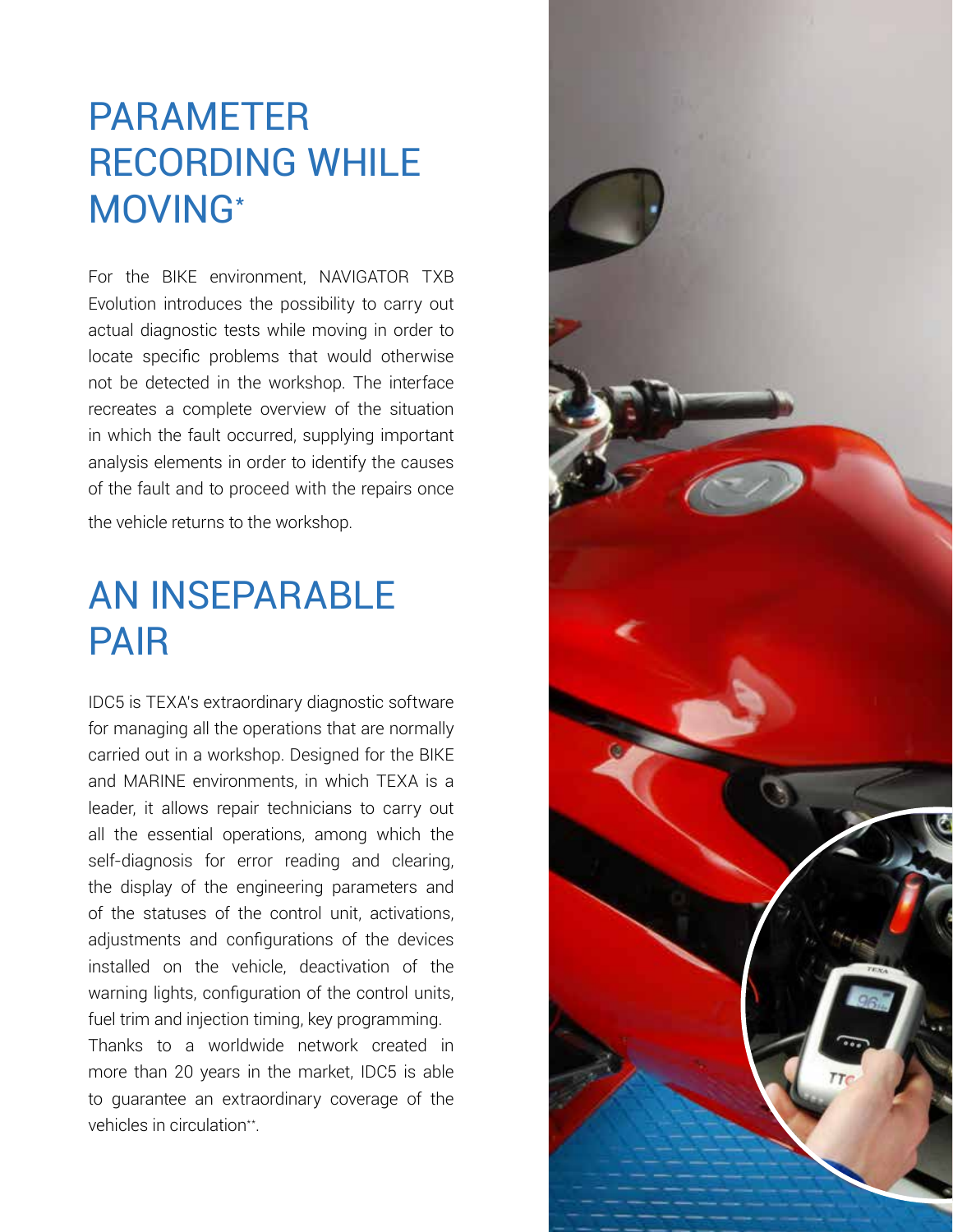\* For the diagnostic tests while moving, carefully read and follow the prescriptions you find at: www.texa.com/test-drive.

 TEXA S.p.A. is not liable for any damage resulting from an improper and non-compliant use of the indications, the sequences and the phases indicated in the page mentioned above, in the guide and in the product's user manual.

\*\* Verify the diagnostic coverage of IDC5 at: www.texausa.com/coverage

#### **TTC**

- Highly tuned frequency tool used for precise adjustment for engine timing belts
- Developed to Ducati's specifications
- No cables needed, self-powered by rechargeable batteries
- Designed for Ducati Motorcycles but can be used for Timing Belts tension adjustments on Ferrari and other "Super Cars" and other high end European imports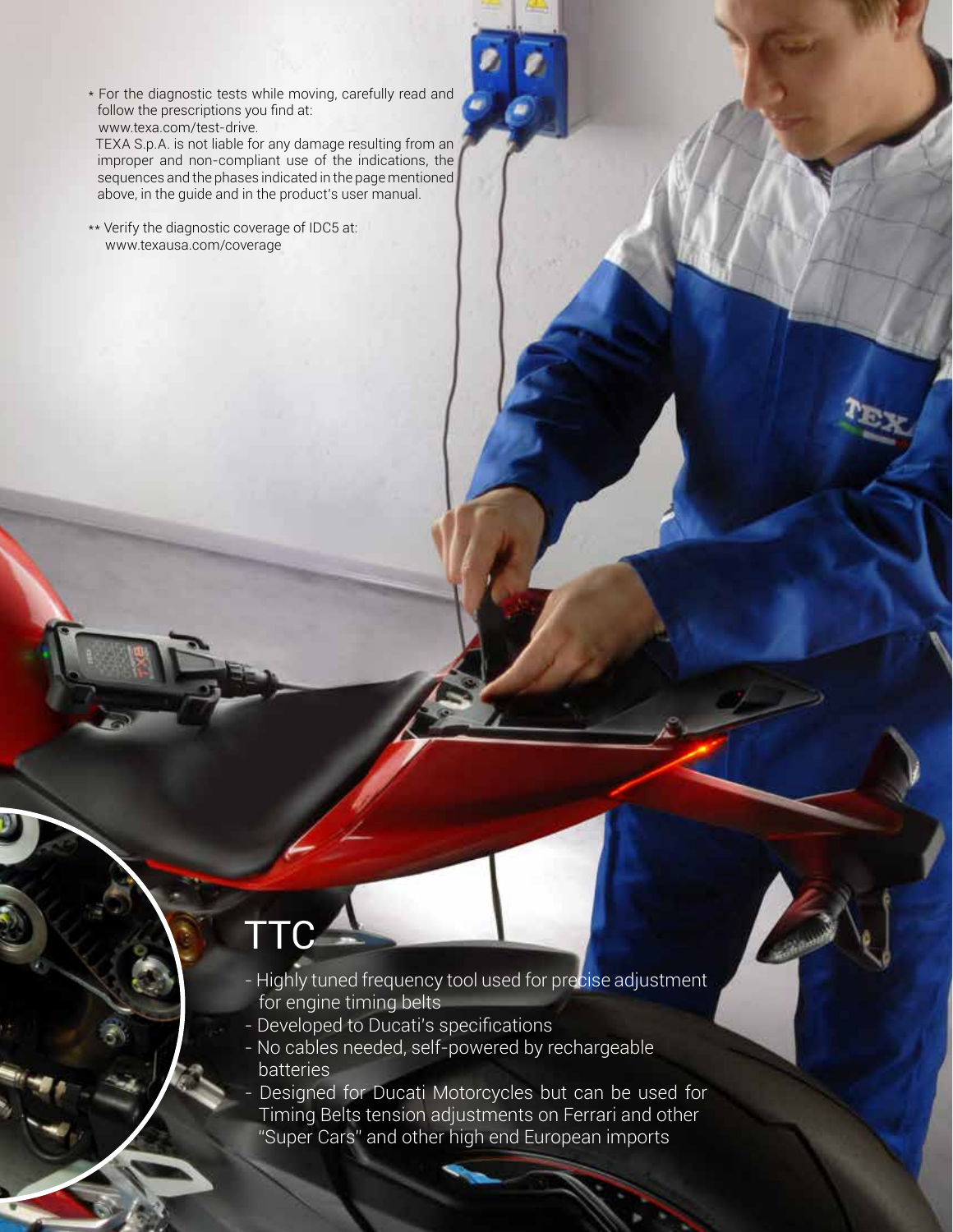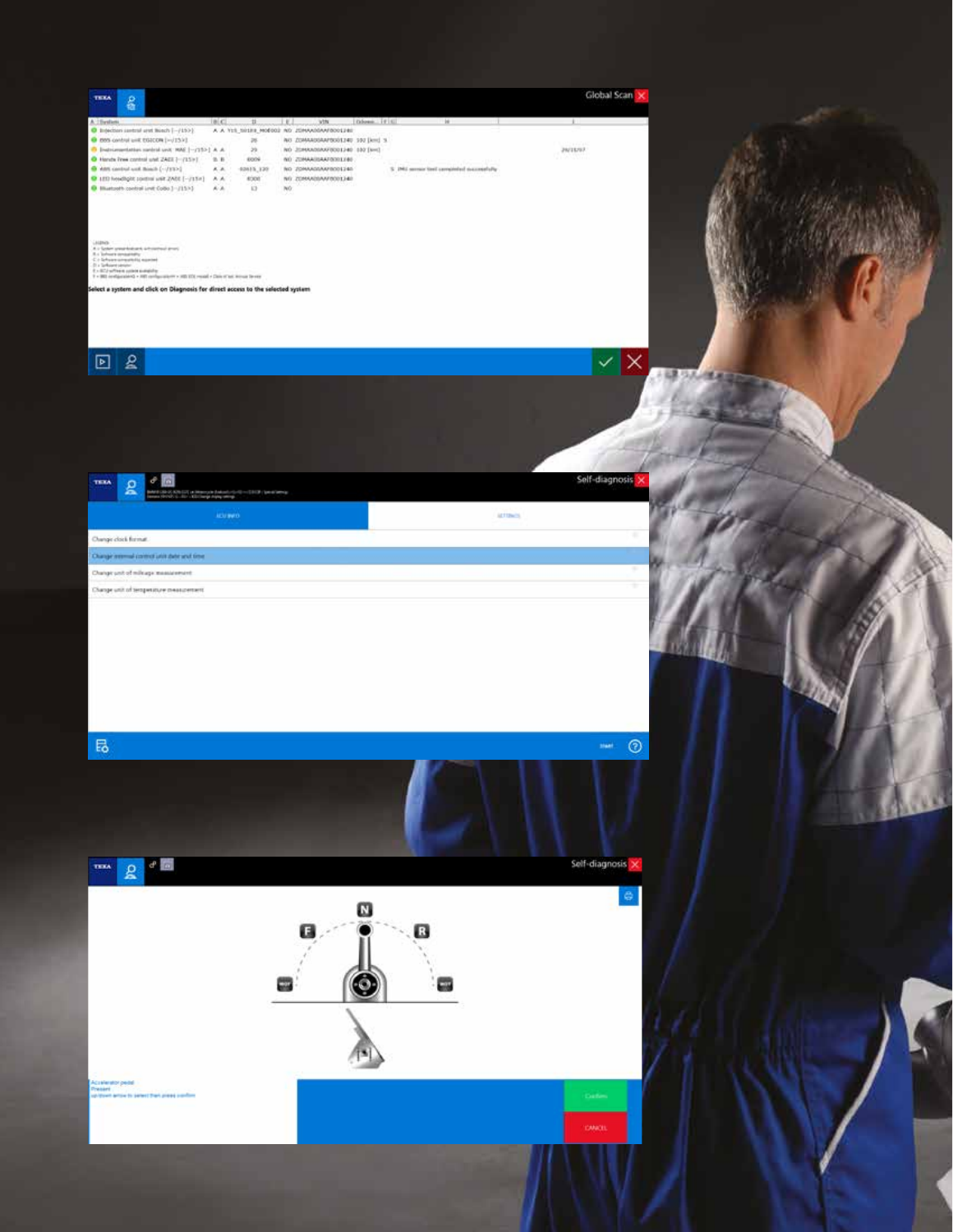# A CONTINUOUSLY DEEPENED DIAGNOSIS

IDC5 presents a series of extremely sophisticated and useful functions such as Global Scan\*, to scan the vehicle detecting the control units installed on it and possible errors, or Freeze Frame for the display of a variety of parameters and data that indicate the conditions of use of the vehicle at the time a fault occurs. The attention toward the specific focus then brought to the study and implementation of particular functions in order to meet the needs of each single environment, such as the configuration of the levers for the MARINE environment and the CIP function for the BIKE environment, just to mention a few.

\* Verify the BIKE and MARINE control available for the Global Scan.